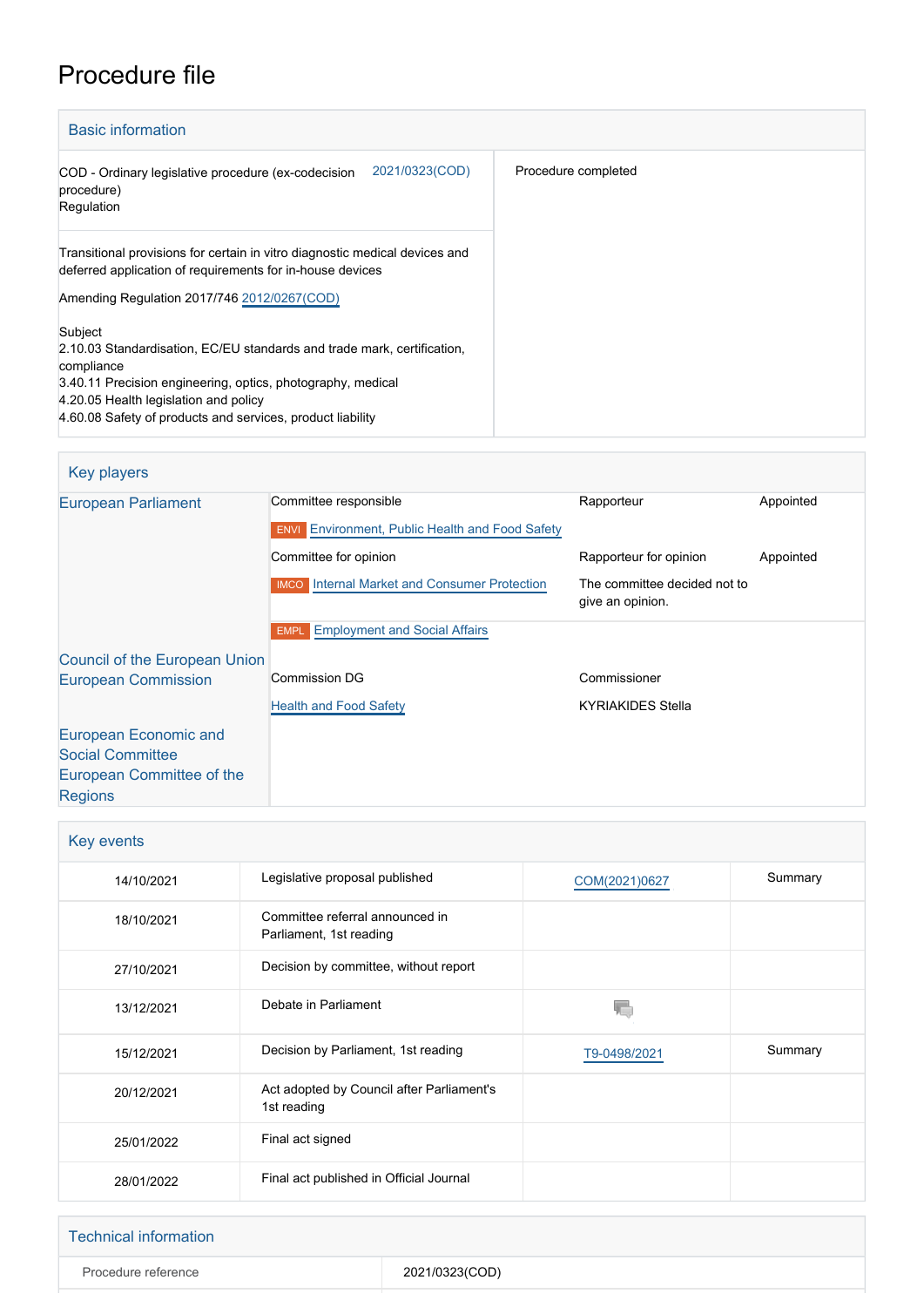| Procedure type                               | COD - Ordinary legislative procedure (ex-codecision procedure)                                                              |
|----------------------------------------------|-----------------------------------------------------------------------------------------------------------------------------|
| Procedure subtype                            | Legislation                                                                                                                 |
| Legislative instrument                       | Regulation                                                                                                                  |
|                                              | Amending Regulation 2017/746 2012/0267(COD)                                                                                 |
| Legal basis                                  | Treaty on the Functioning of the EU TFEU 114; Treaty on the Functioning of<br>the EU TFEU 168-p4; Rules of Procedure EP 163 |
| Mandatory consultation of other institutions | <b>European Economic and Social Committee</b><br>European Committee of the Regions                                          |
| Stage reached in procedure                   | Procedure completed                                                                                                         |
| Committee dossier                            | FNVI/9/07442                                                                                                                |

#### Documentation gateway

| Legislative proposal                                      | COM(2021)0627  | 14/10/2021 | EC         | Summary |
|-----------------------------------------------------------|----------------|------------|------------|---------|
| Economic and Social Committee: opinion, report            | CES5475/2021   | 08/12/2021 | <b>ESC</b> |         |
| Text adopted by Parliament, 1st reading/single<br>reading | T9-0498/2021   | 15/12/2021 | EP         | Summary |
| Draft final act                                           | 00079/2021/LEX | 25/01/2022 | CSL        |         |

#### Final act

 [Regulation 2022/112](https://eur-lex.europa.eu/smartapi/cgi/sga_doc?smartapi!celexplus!prod!CELEXnumdoc&lg=EN&numdoc=32022R0112) [OJ L 019 28.01.2022, p. 0003](https://eur-lex.europa.eu/legal-content/EN/TXT/?uri=OJ:L:2022:019:TOC)

# Transitional provisions for certain in vitro diagnostic medical devices and deferred application of requirements for in-house devices

PURPOSE: to propose a progressive roll-out of the new In Vitro Diagnostic Medical Devices Regulation (EU) 2017/746 to prevent disruption in the supply of these essential healthcare products.

PROPOSED ACT: Regulation of the European Parliament and the Council.

ROLE OF THE EUROPEAN PARLIAMENT: the European Parliament decides in accordance with the ordinary legislative procedure and on an equal footing with the Council.

BACKGROUND: [Regulation \(EU\) 2017/74](https://oeil.secure.europarl.europa.eu/oeil/popups/ficheprocedure.do?reference=2012/0267(COD)&l=en)6 on in vitro diagnostic medical devices establishes a new regulatory framework for in vitro diagnostic medical devices, such as HIV tests, pregnancy tests or SARS-CoV-2 tests. The new Regulation will replace the current Directive 98/79/EC on in vitro diagnostic medical devices from 26 May 2022 and introduce substantial changes in the sector.

One of the main changes concerns the involvement of independent conformity assessment bodies (notified bodies). Currently, only a relatively small number of high-risk devices (about 8% of all in vitro diagnostics on the market) is subject to notified body control under Directive 98/79/EC. Under the Regulation, around 80% of in vitro diagnostic medical devices will be under the control of notified bodies, the vast majority of them for the first time.

The COVID-19 public health crisis has created extraordinary circumstances that demand substantial additional resources, as well as increased availability of vitally important in vitro diagnostic medical devices, that could not reasonably have been anticipated at the time of adoption of Regulation (EU) 2017/746. Data on market readiness collected by the European Commission show that Member States, health institutions, notified bodies and economic operators will not be in a position to comply with the new rules within the timeframe foreseen.

In vitro diagnostic medical devices are essential for the health and safety of Union citizens and SARS-CoV-2 tests, in particular, are vital for the fight against the pandemic. Therefore, it is necessary to revise the transitional arrangements to allow for a gradual implementation of the Regulation in order to ensure an uninterrupted supply of these devices on the Union market.

The European Parliament, in a cross-party letter of 11 May 2021 signed by several political groups, called on the Commission to present a legislative proposal to smooth the transition to the new regulatory framework and to ensure the availability of in vitro diagnostic medical devices on the EU market.

CONTENT: in order to ensure legal certainty and to avoid potential market disruption, the Commission proposes to extend the existing transitional period for devices covered by a certificate issued under Directive 98/79/EC and to introduce tailored transitional periods for devices that are to be subject to conformity assessment involving notified bodies for the first time under Regulation (EU) 2017/746.